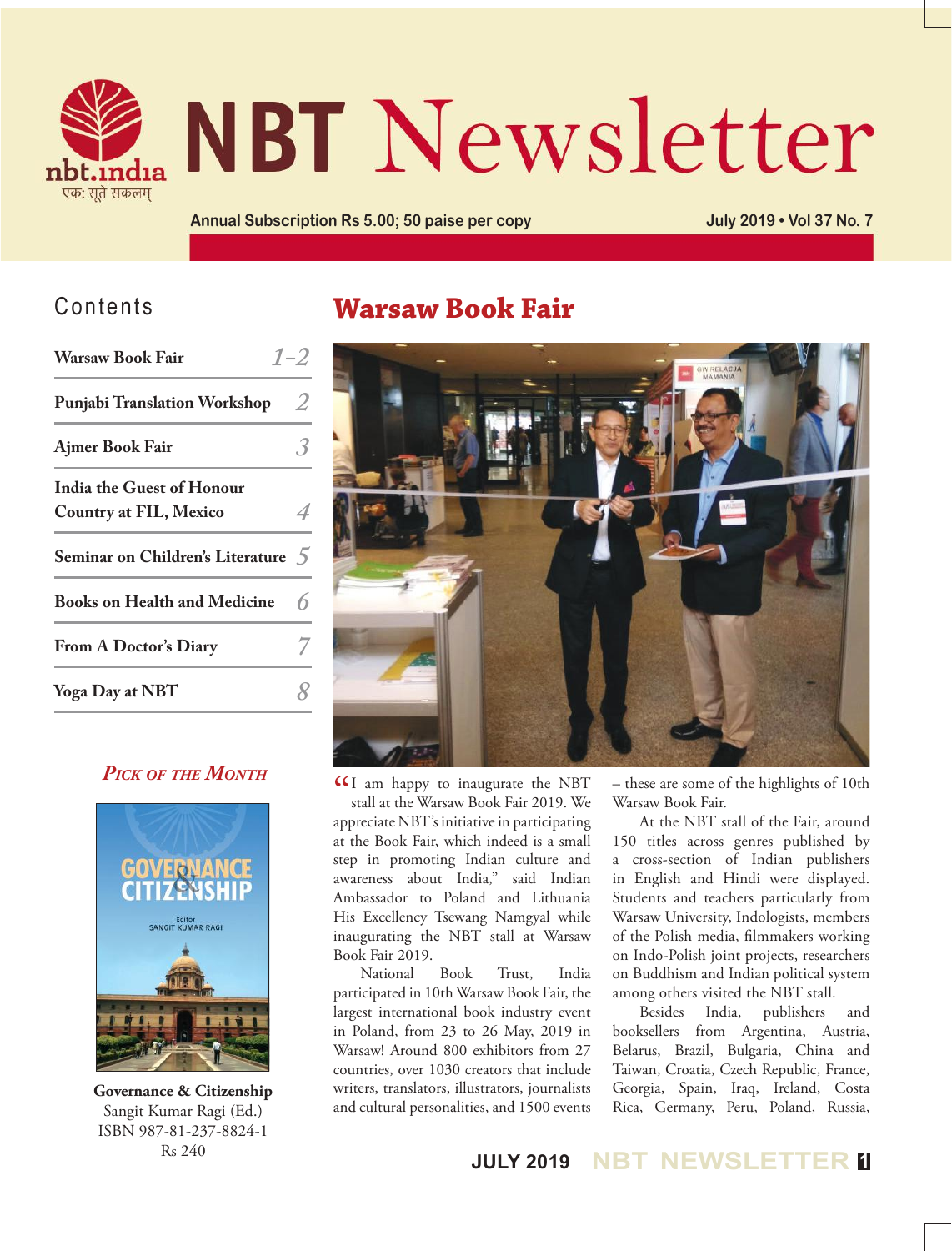Romania, Slovakia, United States, Switzerland, Ukraine, Hungary, Great Britain and Italy took part in Warsaw Book Fair this year.

On the centenary of the establishment of Romanian-Polish diplomatic relations (1919-2019) and at a time when Romania holds the Presidency of the Council of the European Union, Romania was the Guest of Honour country in the fair. Romanian

Cultural Institute in Warsaw, Embassy of Romania in Warsaw and the Romanian Ministry of Culture and National Identity treated the visitors with some literary programmes during their Guest of Honour presentation.

Some of the prominent guests that graced Warsaw Book Fair this year include Svetlana Alekseyevich, winner





of the Nobel Prize for literature 2015, Wiesław Myśliwski, highly valued by the readers and critics, Wojciech Jagielski and Jacek Hugo-Bader, renowned journalists, Eustachy Rylski, prose writer, Katarzyna Grochola, the most popular author of novels in Poland, Sylwia Chutnik, writer and columnist, Andrzej Pilipiuk, fantasy writer, as well as Zygmunt Miłoszewski and Marek Krajewski – masters of crime fiction.

A major attraction of the Fair was a wonderful exhibit of publications for children, strong both in content and illustration. Numerous meetings, workshops and over 300 events were organised for groups of children and young adults, as well as for parents with children during the Fair.

Some of the other interesting programmes were Warsaw Detective Story Festival, Warsaw Detective Story Festival Grand Prix Competition, Popular Science Zone, Warsaw Meet Point Pop Culture Festival, Asian Pop Culture Zone and Fantasy Zone.

The Warsaw Book Fair is a special time for readers

and authors. Every year during the Fair, nominations are revealed for the NIKE Literary Award, the Janusz A. Zajdel Literary Award and the GRYFIA Literary Award for female authors.

Shri Deep Saikia, Asamiya Editor and Shri Ashish Choudhury, Assistant Director of National Book Trust, India represented India at the 10th Warsaw Book Fair.



## **Punjabi Translation Workshop**

**Valid Book Trust, India**<br>organized a Punjabi organized Translation Workshop at Kala Bhawan, Chandigarh from 3-4 June 2019.

The workshop was inaugurated by Dr Surjeet Singh Patar, Chairman, Kala Parishad. Dr Ishwar Dayal Gaur was the special guest on the occasion. Sharing their experience, the speakers spoke of the qualities of a good translator. They said that the book should not look like a mere translation. They were of

the view that translators need to choose the words carefully while translating a book. They added that to bring the essence of the subject matter close to the



target readers, translators should look for the words which are commonly used by the readers of that particular language and region.

During the workshop seven books in

Hindi and one book in English for children, published by NBT were translated into Punjabi language. These include *Ek Thi Bhagti*, *Kshama Sharma Ki Chuninda Kahaniyan*, *Devendra Kumar Ki Chuninda Kahaniyan*, *Ek Tamasha Aisa Bhi*, *Zinga Ajayabghar*, *Meri Football*, *Ek Tha Casino* and *Growing Up With Trees*.

The participants at the workshop were: Shri Pravesh Sharma, Shri Khushhaal Lali,

Shri Ravi Indra Singh, Shri Bhagwant Rasoolpuri, Ms Bano Pandita, Dr Lakhwinder Singh and Dr Kulveer.

 The programme was coordinated by Ms Navjot Kaur, Punjabi Editor, NBT.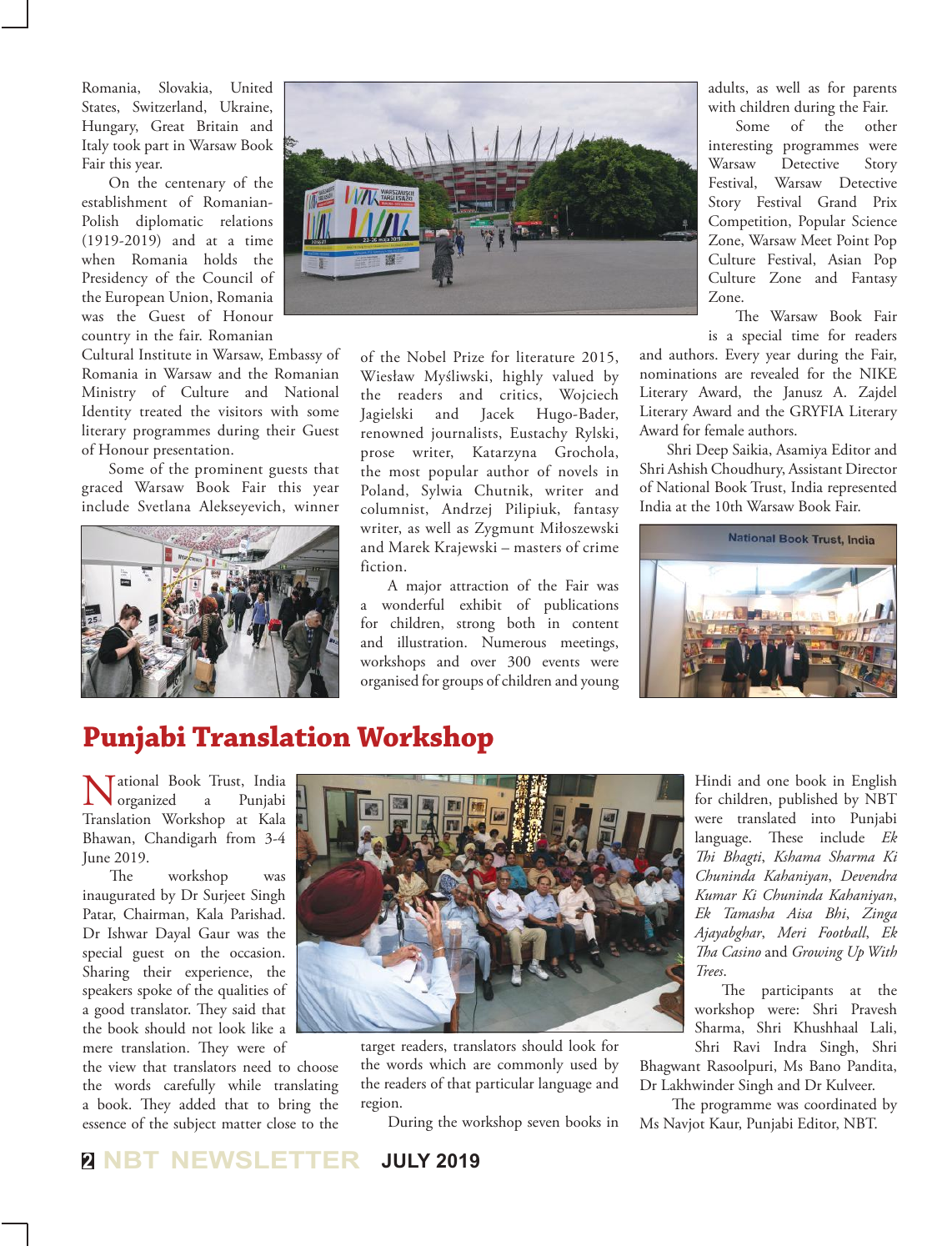## **Ajmer Book Fair**

CCBooks bestow human values to<br>mankind," said Shri Chandra Prakash mankind," said Shri Chandra Prakash Deval, noted author and Padmashree Awardee at the inauguration of Ajmer Book Fair held at Patel Stadium Ajmer from 13 to 21 April 2019. He further said that books help in connecting human values of different countries together.

Talking about the importance of books in India, Dr Deval said that in our country, books are considered sacred.

"Books have their own significance," said Dr Nand Bharadwaj, noted author and guest of honour on the occasion. He said also that books make us more humane and help us connect with others. He appreciated the fact that the Trust has done a considerable work in bringing out translations in different Indian languages.

"With advancement in technology, the inclination of people towards mobile and Internet has increased," said Shri Vishwa Mohan Sharma, IAS, District Magistrate, Ajmer. However, he added that their inclination towards books has



Path) was organized. Well-known satirists including Dr Krishna Kumar, Dr Bulaki Sharma, Shri Suneel Jain Rahi, Ms Sunita Shaanu, Shri Ved Mathur, Shri Ramvilas Jangid among others participated in the session. While concluding the session, Dr Harish Naval said that over 300 satirists are working towards the enrichment of this genre in Hindi. He was of the view

of books was organized. The speakers on the occasion were Shri Ved Mathur, wellknown writer; Shri Anant Bhatnagar, wellknown litterateur; and Shri S P Mittal, senior journalist. The panelists said that books are an important part of our lives. They said that there is a need to bring more and more people, especially children and youth closer to books. They also



also increased. He remarked that Internet cannot give us the reading pleasure that books can.

During the Fair, several literary, cultural and children's programmes were organized including a workshop on children's writings in which wellknown children's authors Sangeeta Sethi, Sanchay Jain, Govind Bhardawaj, Chetna Upadhayay , Umesh Chaurasia, Subhash Kaushik, Manish Kumar Choudhary, Poonam Pande, among others participated.

A session on Hindi satire (Vyanga

that the new generation of satirists must read the works of older writers to give more substance to their writings.

A panel discussion on importance



discussed about the impact of social media on readership and challenges being faced by publishers to provide quality books. Besides, cultural programmes, storytelling session, poets' meet and meet-the-author programmes were organized.

The book fair attracted readers of all age groups who enjoyed exploring the books by well-known authors in English, Hindi and Urdu languages. Publishers from across the country displayed books on various topics at over 50 stalls at the Fair.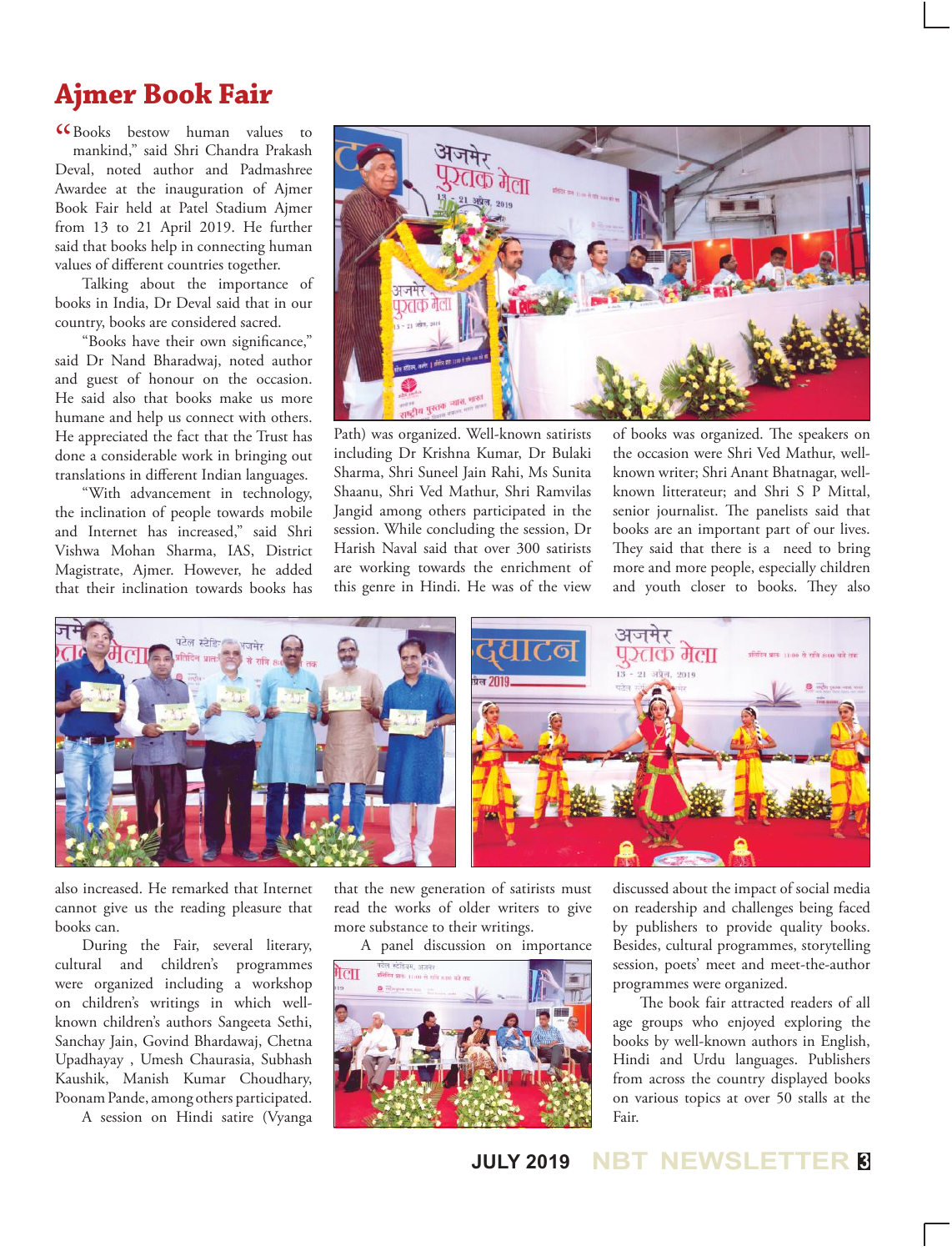## **India the Guest of Honour Country at FIL, Mexico**

India has been designated as<br>the Guest of Honour country ndia has been designated as at the 33rd Feria Internacional del Libro de Guadalajara (Guadalajara International Book Fair), Mexico (30 November to 8 December, 2019), the largest book fair in the Spanish speaking world.

In a Press Conference held on 6 June 2019 at the Embassy of India in Mexico city, Prof. Govind Prasad Sharma, Chairman, National Book Trust, India and Sh. Muktesh K.

Pardeshi, Ambassador of India to Mexico announced some of the highlights of Indian presentation as Guest of Honour country at FIL 2019. Ms Marisol Schulz Manaut, Director General, FIL also addressed the Press Conference from the book fair organizer's side. Shri Kumar Vikram, Editor, NBT was also present on the occasion.

The National Book Trust, India (under the Ministry of HRD, Govt. of India) is the nodal agency coordinating the Guest Country Presentation at the said Book Fair. India will display a wide



array of its rich and composite literary and cultural heritage at this edition of Feria Internacional del Libro de Guadalajara (FIL) - with over 35 authors/ artists/scientists/science communicators/



children's writers; 15 publishing houses; literary and academic activities comprising conferences, publishers' round table, discussions and presentations on science and other genres; 3 large exhibitions consisting of ancient and rare manuscripts, photo books, wall hangings on handicrafts and paintings; modern art by 40 renowned women artists of India; a Festival of India consisting of extensive cultural programme that will

include 10 concerts - folk, classical and contemporary; and an artistic tribute to Indian literature, among many other activities. Sale and exhibition of more than 2000 Indian titles will also be a part of the event.

India's participation at FIL will also include a film festival, comprising of Indian feature films and those based on pure sciences; a food festival; street shows at various venues across Guadalajara and at Casa de la India - a cultural hub of Indian food, handicrafts and artefacts, for sale and display.

## **Over 7500 schools in Meghalaya Enrol for Readers' Club**

National Centre for Children's Literature organised an<br>Orientation Programme on Readers' Club Movement at Shillong on 13 June 2019. The programme was held for State Resource Group (SRG), Meghalaya under Samagra Shiksha Initiative.

In the welcome address, Dr Andrew Warjri, Deputy SPD, SSA, Meghalaya hoped that this initiative would help in creating interest for books and reading amongst children of the state. Ms M.W Lynrah, Pedagogy Coordinator, SSA and Shri Manas Ranjan Mahapatra, Editor, NCCL were also present on the occasion.

The Orientation Programme was aimed at enlightening the participants on the role that SRG can play in promoting creativity and reading habit among school hildren in the state. During the programme, a presentation on Readers' Club Movement and some practical activities including How to Review a Book? How to prepare a Magazine? How to conduct a Quiz on books and authors? and How to take interviews of an elderly person residing near the school? were held.

The participants were also enlightened on how reading books other than textbooks helps a child to develop command



over language, general awareness and overall development of their personality. It was also discussed that fiction including stories, poems etc. further provide children an opportunity to imagine and fantasise, empathise with the views of those different from them, understand problems and learn to solve them, develop ability to think and reflect. An annual reading activity plan for 11 districts of the state was also prepared on the occasion by the participants.

Shri Dwijendra Kumar, English Editor, NBT coordinated the programme.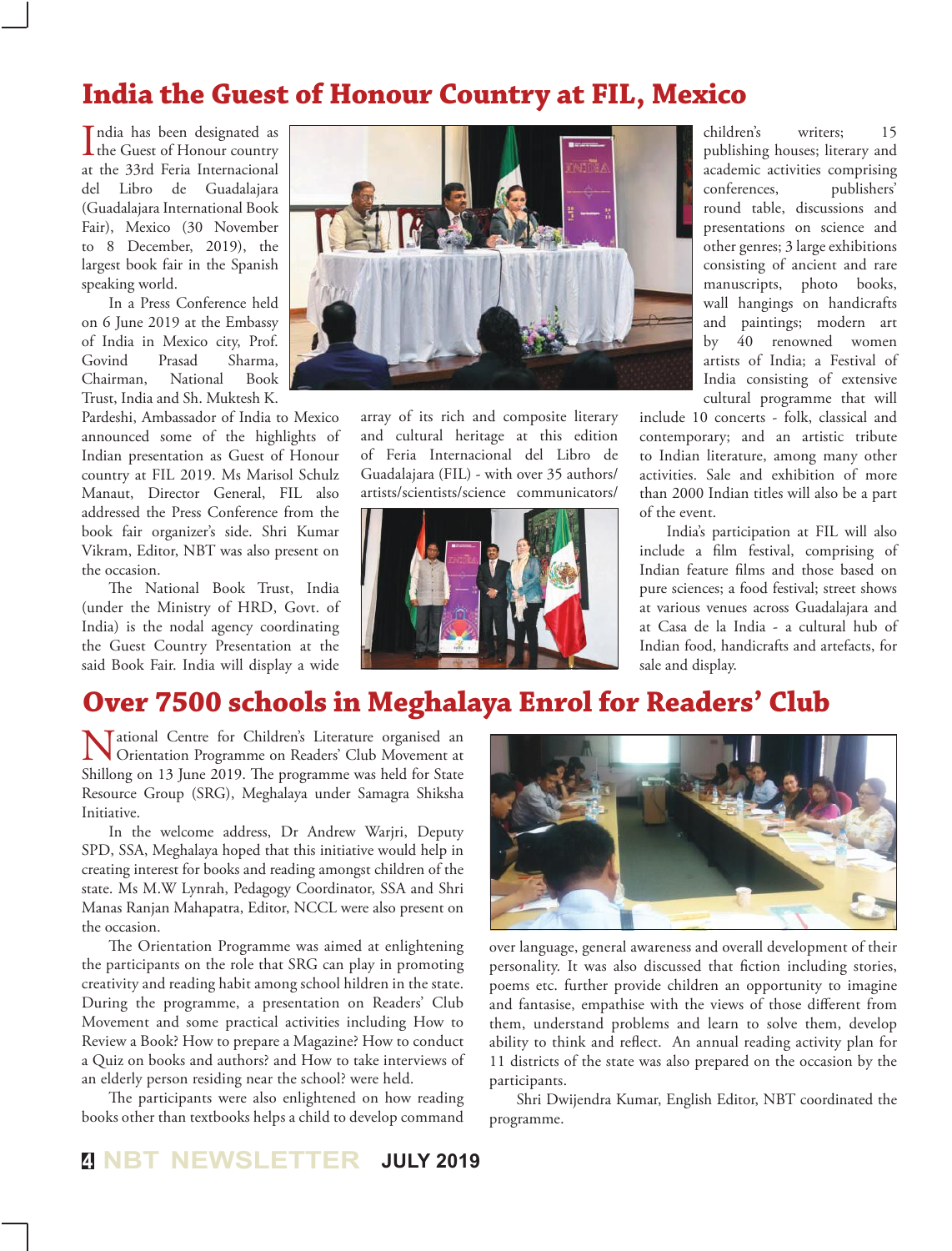## **Seminar on Children's Literature**

Leading experts on children's literature<br>
presented their views at a 2-day National Seminar on 'Indian Children's Literature Today: New Dimensions held in auditorium of Rajasthan Hindi Granth Academy at Jaipur from 3-4 June 2019. First of its kind in the country as an academic evaluation of Children's Contents in Indian Languages, this Seminar was organised by National Centre for Children's Literature, National Book Trust, India, New Delhi in collaboration with Rajasthan Hindi Granth Academy, Jaipur.

The idea behind organising the seminar was to bring forth before stakeholders in the field that 41% of young in the country are under the age of 18. The number is about 55 crore people, almost half our population. It is necessary that the good quality education is provided to them to make the future of our country bright. To make appropriate reading material available for this huge population is the prime target of our education.

The two day seminar was inaugurated by Shri Om Thanvi, leading Journalist and Vice Chancellor, Harideo Joshi PatrakaritaVishwavidyala, Jaipur who expressed happiness over the fact that NBT is serious about reaching out to children and teachers in remote areas of the country. The seminar discussed various issues related to Children's Literature and Reading habit such as :

- If there is a disconnect between requirement, planning and publishing for children in India?
- What is the scenario in various Indian languages?
- There is fairly a good growth in numbers and quality of Indian children's literature in English. But what is the case in other Indian languages?

Other issues discussed in the seminar included :

- State of publishing Children's Books in various Indian States in the last 10 years.
- Promotion of reading habit in states through various initiatives both



at Govt. and private level (incl. SamagraShiksha).

Role of the speakers present in the Seminar in promotion of reading/ creation of contents for children in their respective states as a Writer/ Illustrator/Scholar/Expert/Activist.

Experts participated in the deliberations included leading names in the field of children's literature such as SahityaAkademi awardee Rajiv Tambe (Pune), Dr Usha Sharma (Head, Reading Cell, NCERT), Binay Pattanayak (Sr. Consultant, World Bank), Shri Farooq Afridi, children's writer and OSD (Media) to CM, Rajasthan, Dr Vikas Dave (Editor, Devputra, Indore), Sanchay Jain (Editor, *Bachchon Ka Desh*, Rajsamand), Narayan Parsuram from Karadi Tales and Children's Film Society of India, (Abhishek Bajaj, CBSE), Dr. Kunjan Acharya (Head Department of Journalism, M S University, Udaipur), Mohammad Aleem, Govind Sharma, Sangeeta Sethi, Rajkumar Jain Rajan and Prabhat (Eminent Children's authors), etc. Research papers presented by them will be further revised and published in shape of a book.

The two day seminar created a new forum for Creation and Dissemination of Children's Contents in Indian Languages at present which will help in a big way for promotion of reading activities under Samagra Shikshya through Reading Corners in schools.

## **Children's Writers Workshop**

#### **Are you a children's writer under the age of 40?**

National Centre for Children's Literature, a wing of National Book Trust, India (NBT) is organizing a workshop for young children's writers. The workshop will be held at the premises of National Book Trust, India at Vasant Kunj, New Delhi from 19 to 20 August, 2019.

 NBT invites young writers for children below 40 years of age for the workshop. Those who wish to participate are requested to send us their original story published recently for children. If the story has been published in any Indian language, other than Hindi or English, you may send us the Hindi/English translation of the story.

A Jury will select 25 authors on the basis of your story. Participants of the workshop will be guided to write for Readers' Club Bulletin, our monthly bilingual children's magazine. Their manuscripts prepared in the workshop may also be considered for publication by NBT.

Outside participants, except from Delhi will be reimbursed to and fro train fare for AC III tier. Accommodation will be provided at the NBT Guest House. **Please send your story and application typed in double space to mrmahapatra.nbt@ nic.in by 31 July 2019 at the latest.**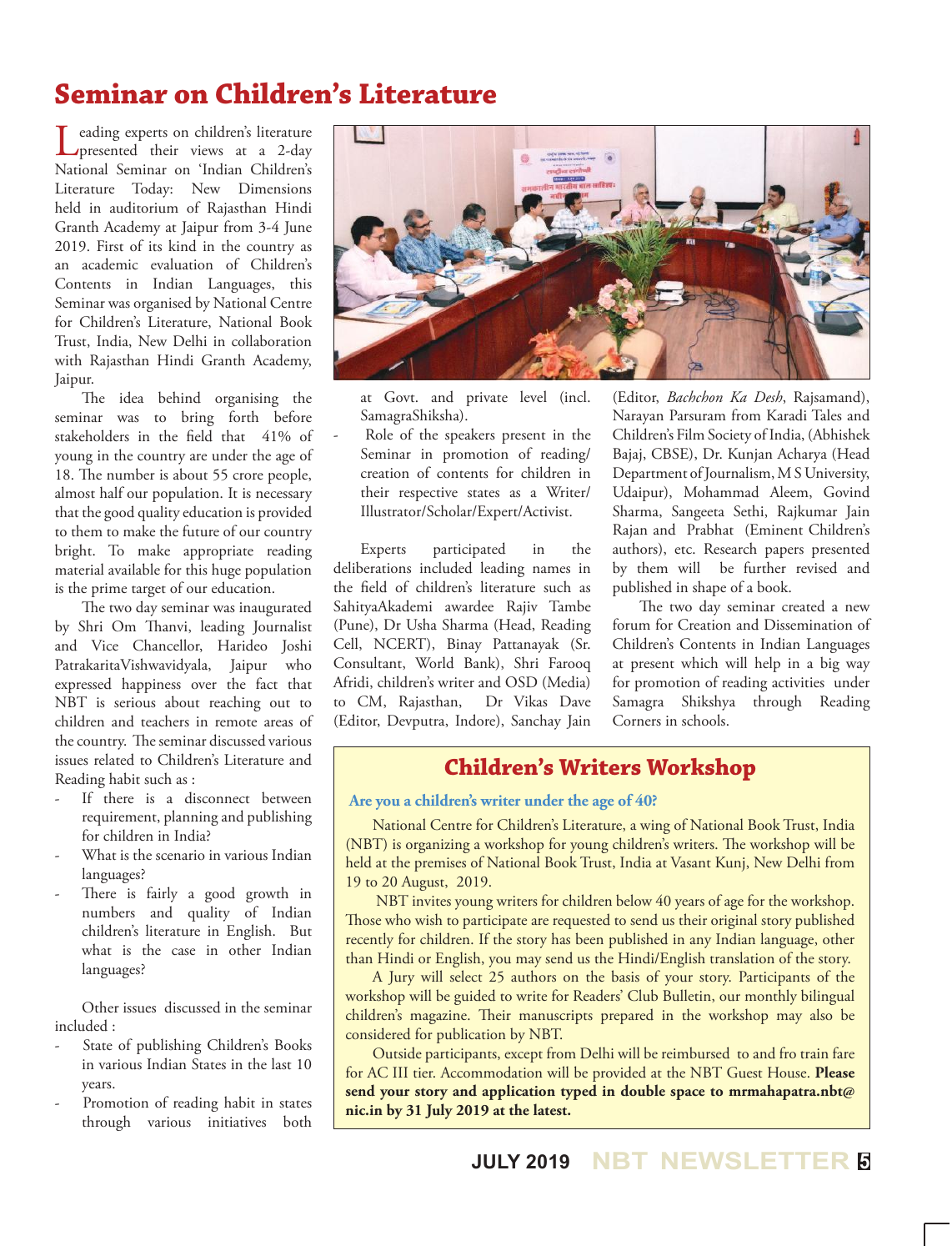## **Books on Health and Medicine**

In India, July 1 is observed as Doctor's Day to emphasize the value that doctors hold in our lives and to pay them respect for their selfless service. Doctor's Day is celebrated in different dates in different countries across the world. In India, it is celebrated on July 1 because it is the birth and death anniversary of Dr. Bidhan Chandra Roy (Dr. B C Roy), one of the most famous physicians of India. Given below are some of the important titles published by NBT on health, various ailments and treatments.

#### **Asthma: How to Control It**

M P S Menon

This book provides a contemporary account of a common though baffling ailment, which has been an enigma for thousands of sufferers who need help in handling their disability to their best advantage before seeking medical help.



#### **Ayurveda Unravelled**

Sharadini Dahanukar & Urmila Thatte

The science of Ayurveda is surrounded by mystery. It elicits different reactions, ranging from romantic revivalism to Westoriented rejection, from complete acceptance to total rebuttal. This



book unravels some of the mysteries surrounding it, its basic concepts and governing principles as also simple homemade herbal remedies.

978-81-237-1676-3; Rs 60

#### **Challenge of AIDS**

Khorshed M Pavri AIDS research has attracted some of the finest brains among doctors and scientists of the world and yet an effective cure eludes us. This revised edition



imparts knowledge about the disease and a realisation of the challenge that the Human Immunodeficiency Virus (HIV) poses to mankind.

978-81-237-0175-2; Rs 80

#### **Dental & Oral Health for All**

Abhijeet S Kulkarni The low priority given to oral health, and

the neglect of dental and oral diseases are among several important factors of concern. The book, in a revised and updated edition, aims at providing practical information to readers about dental and oral



**EAR NOSI THROAT** S. E. EMUSEAR

diseases, the available treatment options and contemporary preventive strategies to maintain and improve oral health. 978-81-237-6931-8; Rs 100

#### **Easy Guide to Ear, Nose and Throat**

S K Kaluskar & Sanjay Sachdeva

This book is a readerfriendly guide to various ear, nose and throat problems, with an aim to create awareness

on these delicate organs. It also helps to identify the various problems and their symptoms at an early stage, perceive them in proper light, and know the right time to seek help of a specialist.

978-81-237-5451-2; Rs 95

#### **Epilepsy**

M C Maheshwari

This book provides scientific information about the diagnosis, treatment and care of epileptics in our country where superstitions, false beliefs and misconceptions about the disease are widely prevalent and prove an obstacle in its effective control.

81-237-0554-9; Rs 30

#### **Heart Disease and the Layman**

S Padmavati This book puts into proper perspective what heart disease means, its signs and symptoms, methods of examination





#### **Learning to Live with Diabetes** M M S Ahuja

Explains how diabetes can be controlled and how reduction in complications can be achieved by consuming foodstuffs with correct nutritive and caloric contents, keeping in mind the economic



constraints of a country like India. 978-81-237-0704-4; Rs 90

#### **Pain & Its Management**

Sugandha A Karapurkar Pain is such a vast subject that it is difficult to understand its exact physiology, yet this book provides answers to many common problems regarding pain, in a simple and lucid style.



ISBN 978-81-237-4362-2; Rs 40

#### **Pulmonary Tuberculosis**

#### *M P S Menon*

This book will be of interest to those involved in detection and control of tuberculosis as well as patients and their relatives whose understanding and cooperation are essential for the success of the Tuberculosis Control Programme. ISBN 81-237-2810-7; Rs 65

#### **Self-care for Women**

*Parul R Sheth*

Provides knowledge on the complex female body, its organs and systems, how they work and can be taken care of both externally and internally. ISBN 81-237-2804-2; Rs 100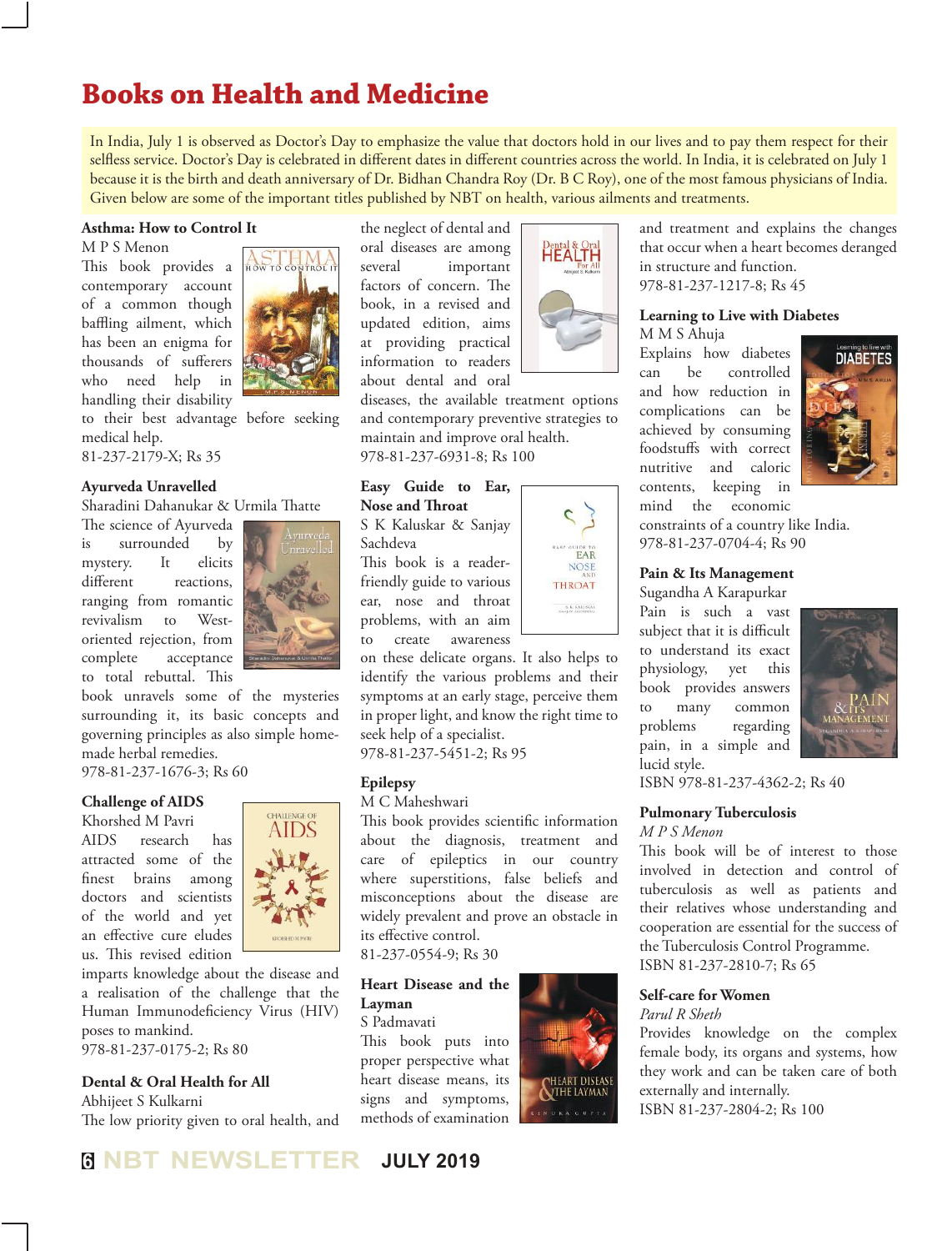## **From a Doctor's Day**

National Book Trust, India has published a book titled 'From a Doctor's Diary' written by by S.G. Kabra. The book narrates knowledge-based true medical case studies. Herein reproduced is an excerpt from the chapter 'Guilty Diagnosis'.

A physician who by his act of commission jeopardizes the life of his patient, is seized with a feeling of guilt. He is reminded of his act every time he encounters a patient with the same disease. This was one such case.

This is a case of an elderly couple, both retired and married for over 45 years. They had children and grandchildren, and were leading a happy contended family life.

One of them had not been well for the past one year, with general malaise, episodes of mild fever and loss of weight. All medical investigations were normal. Physical examination of the patient also revealed nothing except for enlarged discreet lymph nodes in neck and some other sites in body. A lymph node biopsy was therefore done and sent for histopathological examination.

On examination by the histopathologist, the microscopic picture of the biopsied node showed signs of certain diseases, though not specifically indicative of any of them. After a detailed interview and re-examination of the patient and records, the possibility, as per the histopathological appearance of the biopsied node, narrowed down to HIV.

The situation was explained to the patient and a blood test for HIV was suggested. The patient agreed. The blood test was positive for HIV.

The result of the test was revealed to the patient and its implications, including the necessity and desirability of its confirmation by specific Western Blot method was explained. A detailed inquiry revealed that the patient was strictly monogamous, had no extra-marital sexual relationship, did not receive any blood transfusion in the past and had not taken any injections. Thus, there was no clue to the patient's HIV positivity.

The patient returned with the spouse, who after discussion, agreed for a blood test for HIV. The spouse too was found positive. The results in both of them were then confirmed by additional tests. The spouse too had no positive history of exposure. There was no history of blood transfusion, no injections, no extramarital sexual relationship. And there was no reason to disbelieve their positive assertion.

The couple was completely shattered. Their happy life had transformed to a silent torture. They sought the physician's explanation and help but it was a dilemma both for the couple and the doctor.

But what could the physician say or do? If nothing then why did he disclose the fact of their HIV positivity, asked the tormented couple. The oft touted concern to prevent its spread did not stand ground in their case. At their age, neither were capable of sex or were competent to donate blood for transfusion. No cure was available; prolonging the life was a ridiculous proposition at their advanced age. Then why did he have to ruin the few remaining years of their life? They even suggested ending their lives quietly. The physician felt guilty. He seriously considered the propriety of such disclosure in future patients.

Later, the physician learnt that one of them was a controlled, adult-onset diabetic on oral hypoglycemic drugs. There was no history of insulin injections. However, the patient told the doctor that the blood sugar test was got done at a particular laboratory where the technician had used a plunger to obtain the blood drop from the patient's finger. The same plunger was used on other patients. 'Could the HIV infection have been acquired from that plunger?' asked the patient.

The doctor agreed that it was possible; any needle or needle-like object if used unsterilized on multiple persons was likely to transmit HIV infection if any one of such persons happened to be positive for HIV.

'Then why was such a practice permitted?' asked the patient.

Could they sue the laboratory? Would the physician give it in writing or testify to this effect? Will they be able to prove it? Who would believe them? These were the

several concerns that agitated the couple. The stigma attached with the disease rather than the disease itself was the couple's torment. They could not reveal the fact of their being HIV positive to their family, though living in fear that they will not be able to hide it for long. Conscious of their own HIV positivity, they could no more live normally with their family. It was a living hell for them.

Do the State and the health authorities who demand disclosure of HIV positive cases to them have any duty or responsibility in this regard? Do they understand the implications of the disclosure of a positive test when no follow-up services have been planned or are available?

The case also raises several other technical, social and medical issues. First, when equipment such as disposable single-use sterile needles, lanceolates etc. are available, why are multiple-use plunger or needle-like devices permitted? Second, tattooing and acupuncturists, using unsterile needles, is a possible risk to the society. Who controls it? Tattooing is resorted to widely in our country, and the self-styled acupuncturists certainly have no one to question their methods.

Social implications of a person indulging in risky acts picking up HIV and an innocent citizen picking up HIV, are two different things. The medical, social, ethical and human dilemmas, and implications of cases such as these need due consideration.



**From A Doctor's Diary** S G Kabra 978-81-237-6928-8; Rs 70

**NBT NEWSLETTER JULY 2019 NBT NEWSLETTER <sup>7</sup>**